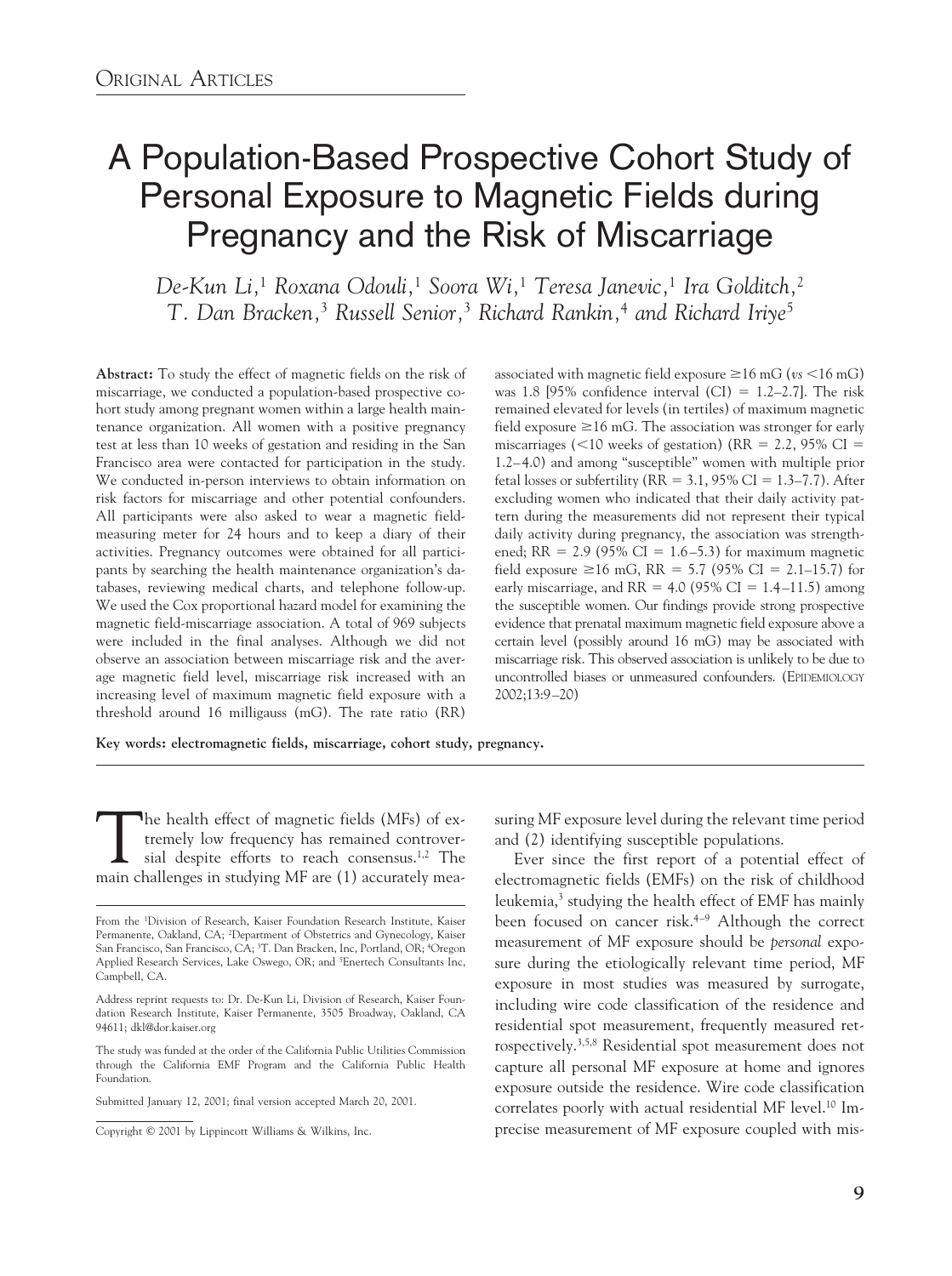specification of the relevant exposure period could lead to significant misclassification of MF exposure level, which, if nondifferential, would dilute any true effect. Consequently, it was not surprising that many studies failed to detect an effect of MF exposure, if one exists. More recent studies with more accurate measurement of MF exposure in the relevant time period have tended to report an association with the exposure.<sup>7,11-16</sup>

With rare exceptions,<sup>17</sup> no attempt has been made to identify a population susceptible to MF. It is conceivable that the biological effects of MF will most likely be felt among the population most vulnerable to environmental insults such as MF. If a true MF effect is difficult to detect owing to exposure misclassification, then a failure to identify susceptible populations further reduces the ability to detect an MF effect, especially if the susceptible population consists of only a small part of the study population.

The association between MF exposure and the risk of miscarriage has been studied only to a limited extent, and the examination has mostly been for exposure to video display terminals (VDTs). Because of the limited amount of MF emitted from VDTs,18 however, VDTs are unlikely to be a major source of MF in a woman's daily life. Therefore, it would be difficult to detect an association of miscarriage with VDT use, even if one does exist.19,20 One study with actual measurement of VDT MFs, however, indicated that when a woman was exposed to a VDT with a high MF level [a peak level  $>9$ milligauss (mG)] during pregnancy, she had a more than 3-fold increased risk of miscarriage.<sup>21</sup> Another case-control study reported an association between an increased residential spot MF level obtained retrospectively and risk of miscarriage including subclinical abortion determined by measuring serum human chorionic gonadotropin level.22 Use of electric blankets has also been associated with risk of miscarriage.23

We carried out a prospective cohort study to examine the association between 24-hour personal MF exposure and miscarriage. A previous study had suggested that a time-weighted average (TWA) MF exposure above 2 mG conveyed an excess risk.<sup>24</sup> The current study was funded by the California EMF Program to test this hypothesis. The funding authorities agreed that we were free to evaluate the association of other exposure metrics with miscarriage. Accordingly, in addition to TWA, we also examined one metric of interest to us, the maximum MF (MMF) encountered during the day.

## Subjects and Methods

We conducted a population-based prospective cohort study among eligible female members of the Kaiser Permanente Medical Care Program (KPMCP) in Northern California. All KPMCP women who resided in San Francisco County and adjacent parts of San Mateo County and who had a positive pregnancy test at either the San Francisco or the South San Francisco KPMCP facility from October 1996 through October 1998 were identified through the computerized laboratory database as potential eligible subjects. A woman's second pregnancy, if any, during the study period was not eligible for the study. An invitational flyer describing the purposes and procedures of the study was distributed to every woman who submitted a urine sample for a pregnancy test. The flyer included a postage-paid and self-addressed return refusal postcard. Those women with positive tests from whom we did not receive the refusal postcard were contacted by a well-trained female interviewer to determine their eligibility for the study. All English-speaking women who indicated their intention to carry their pregnancy to term at this contact and whose gestational age at the pregnancy test was 10 complete weeks or less were eligible for the study.

We identified a total of 2,729 eligible pregnant women. Among them, 1,380 (50.6%) women initially agreed to participate in the study, of whom 1,063 (39.0%) completed an in-person interview and MF exposure measurement. The remaining subjects (11.6%) were never able to schedule the interview despite their initial agreement. The main reasons for refusing participation (1,185 subjects) were: (1) too busy/not interested/too stressful to participate (47.9%), (2) husband's objection (11.1%), (3) had miscarried already and would rather not talk about it (7.3%), (4) unwilling to wear the meter (6.2%), (5) other miscellaneous reasons (8.3%), and (6) no specific reasons given (19.0%). In addition, 164 women were not interviewed because they were too far along in their pregnancy  $(>15$  weeks of gestation) when they were finally reached by our interviewers.

### **In-Person Interview**

All participating women were interviewed in person by a well-trained interviewer to obtain detailed information on known risk factors for miscarriage and other adverse pregnancy outcomes, as well as potential confounders. The women were also asked about their residential and occupational exposures to MF including the use of appliances, as well as their daily activities during pregnancy.

#### **Magnetic Field Measurements**

*Measurement of Personal Magnetic Field Exposure*

To measure her MF exposure during pregnancy, each participating woman was asked to wear an EMDEX-II meter for 24 hours starting immediately after the inperson interview. The EMDEX-II was initiated in advance with a custom program to collect MF measurements every 10 seconds and store both broadband (40–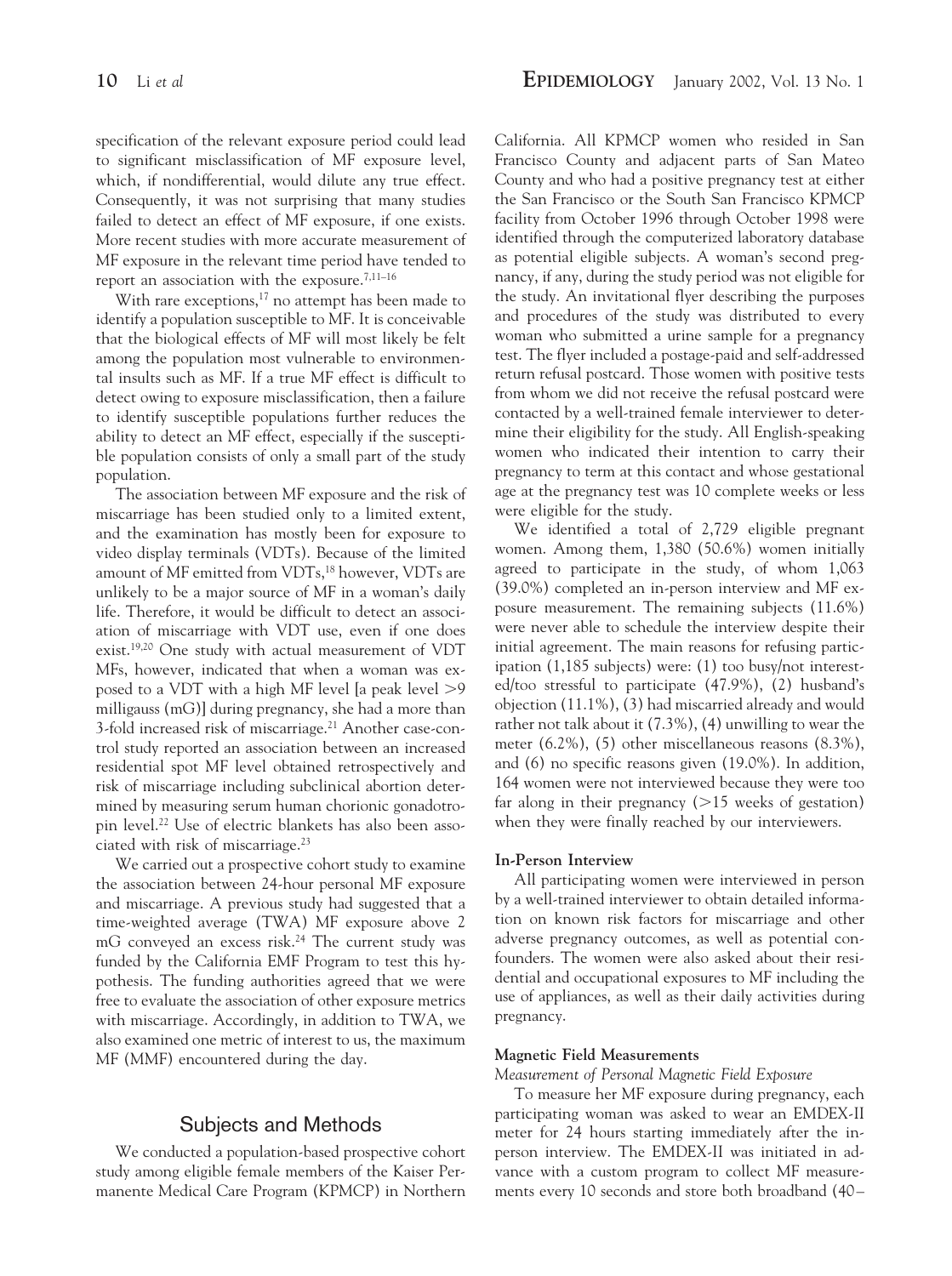

**FIGURE 1.** Recruitment process.

800 Hz) and harmonic (100–800 Hz) resultant MF levels. The meter was specifically programmed only to show the time of day on the display without revealing any MF exposure level so that participants would remain blinded to the MF exposure level. Subjects were also asked to keep a diary recording their activities during this period.

At the end of the measurement period, a technician from Enertech Consultants Inc (Campbell, CA), the contracting firm for conducting MF measurements, examined the data both alone and in combination with the subject's diary. The technician resolved any concerns about the data or diary with the subject at this time. The diary and a copy of the data then were forwarded to T. Dan Bracken Inc (Portland, OR), the contracting firm for performing data management on MF exposure, for further review and incorporation into the final MF database to create summary exposure measurements for analyses. After these examinations, women whose EMDEX II data did not match the activity diary or whose EMDEX II data revealed that they had failed to wear the meter (no MF recording) were excluded from the analysis (a total of 73 subjects).

To determine whether the daily activity pattern at the 24-hour measurement represented her typical day during pregnancy, we asked each participant at the end of the 24-hour measurement whether the patterns of the following activities were "fairly similar" or "quite different": home in bed, home not in bed, at work, during travel, and other activities. If a participant answered that the daily activity pattern was "quite different" for any of these five activity categories, her measurement day was considered nontypical; thus, her MF measurements on that day may not reflect her true exposure level during her pregnancy.

#### *Residential Spot Magnetic Field Measurements*

Spot measurements were taken in the subject's bedroom, the kitchen, and the most frequently occupied room that was neither a bedroom nor a kitchen. Measurements were made at the abdominal level in the center of each room as well as the location that the subject typically occupied. In addition, measurements were taken at the front entrance of the residence and at approximately 15-foot intervals proceeding clockwise around the residence. A measurement was also made at the outside location nearest the subject's bedroom.

#### *Wire Code and External Wiring Information*

The Enertech Consultants technicians performed wire coding and collected information on external wiring by producing an aerial sketch of the residence and all overhead electric system lines within 150 feet of the residence. This information was used to determine the Wertheimer-Leeper wire-code categories, which were classified as underground, very low-current configuration, ordinary lowcurrent configuration, ordinary high-current configuration, and very high-current configuration.<sup>3,10</sup>

#### **Pregnancy Outcomes**

The pregnancy outcomes for all participants were ascertained through one of the following methods: linking various automated KPMCP databases, reviewing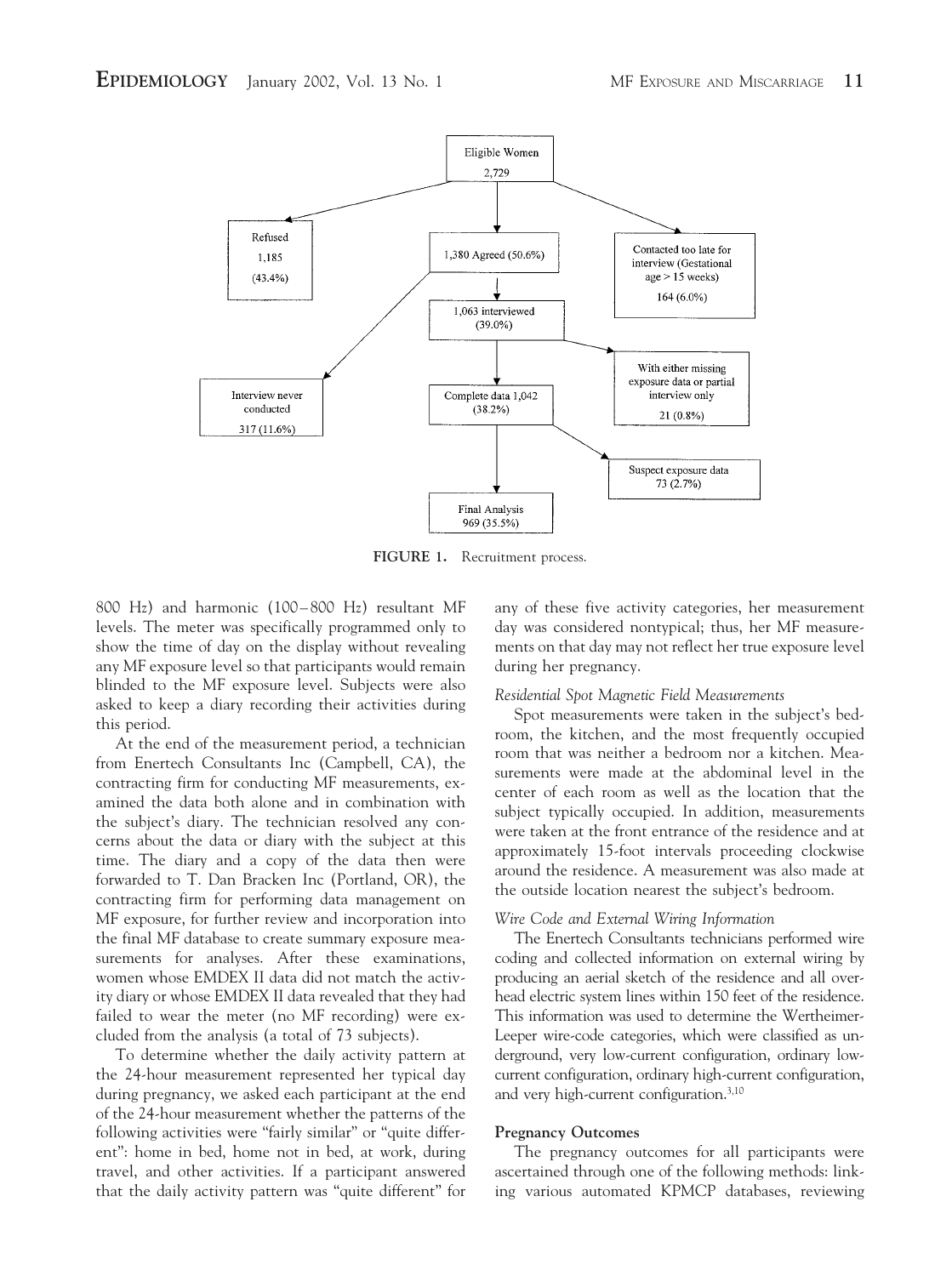medical charts, and telephoning those whose outcomes could not be identified through the previous two methods. Among 1,063 women who participated in the study, pregnancy outcomes for 1,058 (99.5%) participants were identified. Although the final outcomes were unknown for the remaining five subjects because of their moving out of the area, they were included in the final analysis and their pregnancy was censored at the gestational age at which they were known to have remained pregnant (all beyond 20 weeks of gestation). After excluding 21 additional women with missing data on personal exposure information or with incomplete interviews, 969 subjects were left in the final analysis. Figure 1 summarizes the recruitment and participation of the study.

Because the MF exposure was measured after the interview, neither interviewers nor participants knew their MF exposure level at the time of interview. In most cases, they were both also blinded to participants' pregnancy outcomes at the interview. Nevertheless, because our study recruited participants at an early gestational age (median gestational age at entry was 40 days) when miscarriage occurs at a higher frequency, 97 participants had already had a miscarriage at the time of interview. Of them, 78 had a miscarriage before the initial contact and the remaining 19 had a miscarriage after having given their consent to participate in the study but before their interview. They were included in the study because they resided in the same residence when the miscarriage occurred as well as meeting other eligibility criteria. Nonetheless, these women remained unaware of their MF exposure level.

#### **Statistical Analysis**

We used the Cox proportional hazards model to examine the miscarriage risk associated with MF exposure during pregnancy while controlling for potential confounders and taking into account different gestational ages at entry. A woman was considered at risk of miscarriage as soon as she had a positive pregnancy test (entry time). Gestational age in days was used as the time variable. The woman continued to be considered at risk until either she had a miscarriage or was censored. Women who had other pregnancy outcomes including ectopic pregnancy or induced abortion (3.6%) were censored at the time when those outcomes occurred. Women who remained pregnant beyond 20 weeks of gestational age (80%) were censored at 20 weeks of gestation because by definition, no miscarriage occurs after 20 weeks of gestation.

To take into account the entry at various gestational ages, the time variable (gestational age) with left-truncation was used in the proportional hazards model.25,26 The association between MF exposure during pregnancy and miscarriage risk was evaluated at any specific gestational age only among those women who were pregnant



**FIGURE 2.** Miscarriage rate by maximum magnetic field (MF) exposure.

and had entered into the study at that time. Using the left-truncation of the time variable to reflect participants' actual contribution of their person-time to the risk assessment in the Cox proportional hazards model allowed control of any potential biases caused by the association of gestational age at entry with MF exposure and miscarriage risk. The potential confounders included in the Cox proportional hazards model were based on the known or potential risk factors for miscarriage as well as on common sociodemographic variables.

Because the mechanism of the potential effect of MF during pregnancy and the risk of miscarriage was not clear, we decided to examine the effect of the MMF level exposed for a potential threshold effect, in addition to the effect of average dose (TWA). It seemed more plausible to us that MF exposure has a threshold below which any exposure is biologically irrelevant. Thus, we postulated that MMF is a better measure for detecting the MF biological effect than TWA which, combining MF doses at all levels, is a diluted and insensitive measure.

#### **Results**

As required by the contract, we first evaluated the risk of miscarriage associated with a 24-hour TWA MF exposure  $\geq$ 3 mG. The cutpoint of 3 mG had been chosen by the California EMF program to improve power by assuming a shallow linear dose response and by examining the exposure distribution of the cohort without knowing the case status. The rate ratio (RR) associated with TWA  $\geq$ 3 mG was 1.2 with 95% confidence interval (CI) of 0.7–2.2. Thus, using the TWA metric failed to confirm the original findings that prompted this study.

To evaluate a potential threshold effect of MF exposure, we first examined the relation between MMF level in deciles and the risk of miscarriage. Figure 2 shows that a woman's MMF level during the 24-hour measurement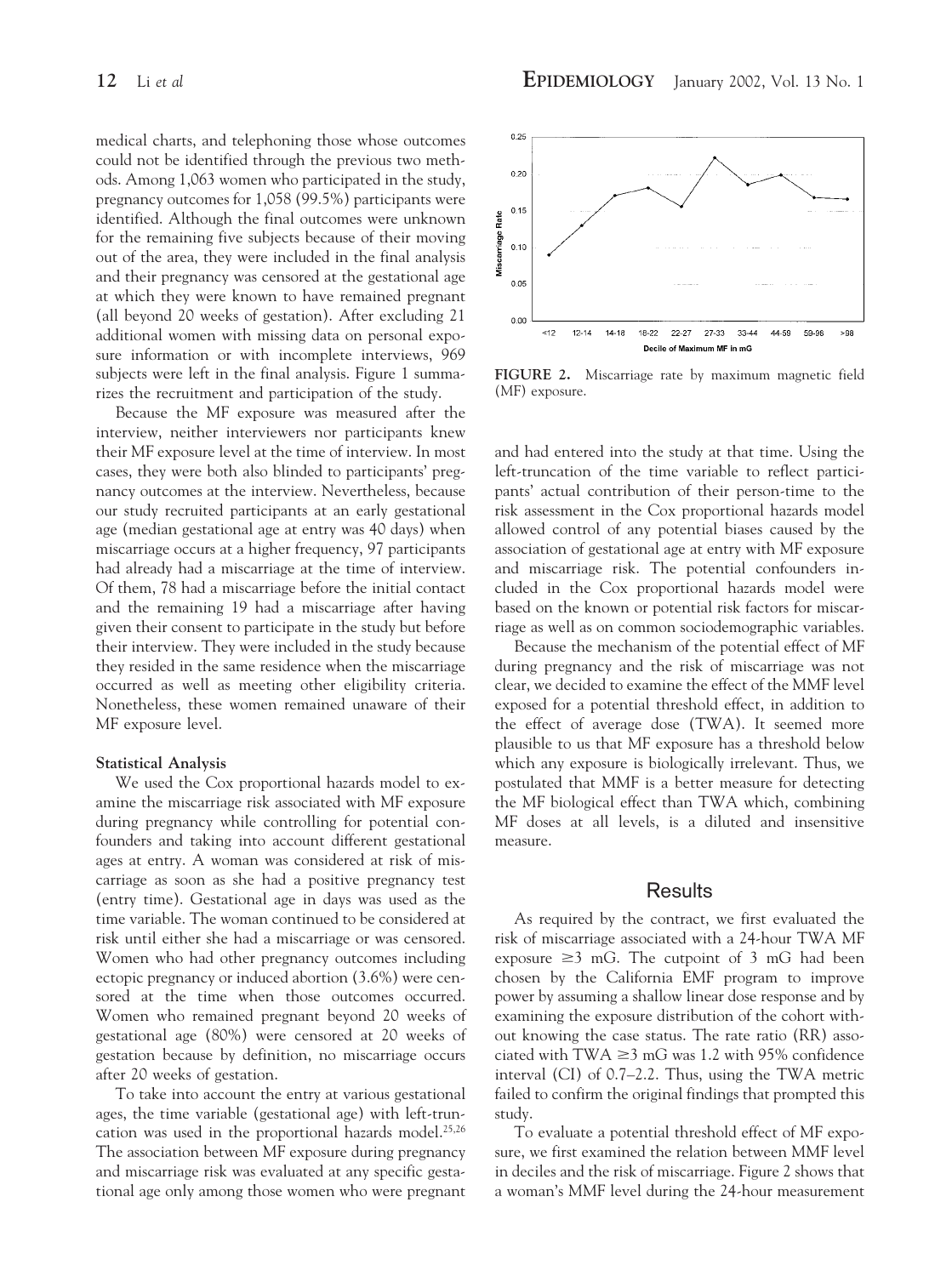period appeared to be associated with an increased rate of miscarriage, starting around 12–18 mG. The rate remained elevated with increasing MMF exposure level. Therefore, we chose 16 mG as the cutoff for all subsequent analyses because it was also the cutoff for the first quartile. The cutoff was also chosen for practical reasons because, before the data collection, we had selected several exposure levels for which other parameters of exposure dose (for example, total sum of MF, duration, and number of times above the specifically selected level) were constructed. Between 10 and 20 mG, 16 mG was the only such cutoff point that was preselected. Therefore, by choosing 16 mG, we would be able to examine other parameters of exposure.

Table 1 presents the characteristics of the exposed (MMF  $\geq$ 16 mG) and unexposed (MMF <16 mG) subjects. Overall, there was little difference between the two cohorts in demographic characteristics, potential risk factors for miscarriage, reproductive history, and gestational age at entry to the study. The exposed women (MMF  $\geq 16$  mG) were more likely to have been employed before conception, to have had fever during pregnancy, and to have drunk tapwater, but they were less likely to have had a history of subfertility defined as failure in conceiving after having had regular intercourse without contraception for more than 12 months.

A few known risk factors for miscarriage, including a lack of nausea and vomiting, vaginal bleeding, maternal age  $\geq$ 35 years, and prenatal smoking, were also associated with risk of miscarriage in our study population.

Prenatal exposure to MMF  $\geq 16$  mG was associated with an 80% increased risk of miscarriage. This observed association was robust against potential confounders, for the estimate barely changed after adjustment for about 30 known risk factors for miscarriage or potential confounders listed in Table 1; crude RR - 1.81 *vs* adjusted RR (aRR) = 1.80. Using total sum of MF amount  $\geq$ 16 mG as a measure of dose above the threshold (taking into account both MF level and duration above the threshold), the risk of miscarriage remained elevated for higher doses of MF exposure (Table 2). Using other dose parameters including MMF in quartiles, and duration or number of times above the threshold ( $\geq 16$  mG), showed a similar relation.

To determine whether the exposure to MMF  $\geq 16$ mG was simply a marker for certain activities, we examined the location of the exposure. About half of the exposed women were exposed to MMF  $\geq 16$  mG from multiple locations/activities. Among the single location of the exposure, sleeping in bed, which likely encompassed a relatively large percentage of the 24-hour measurement period, only contributed less than 1% of MMF exposure  $\geq 16$  mG. On the other hand, travel, which likely covered a relatively short time period, conveyed about 14% of the MMF exposure. The risk of miscarriage associated with MMF $\geq 16$  mG did not vary much by the location/activity of the exposure; the risk of miscarriage was 17.7% for those who were exposed from multiple locations, 18.1% for those who were exposed only from the period at home but not in bed, 18.8% for those who were exposed only from workplace, 19.4% for those who were exposed only during travel, and 20.6% for those who were exposed from other locations/ activity periods.

To evaluate whether fetuses at an early gestational age are more susceptible to MMF exposure, we examined the association separately for fetal loss before and after 10 weeks of gestation. Table 3 shows that the risk of miscarriage associated with MMF was higher for fetal loss before 10 weeks of gestation ( $aRR = 2.2$ , 95% CI = 1.2–4.0). If a fetus had survived to 10 weeks or more, the association was noticeably reduced (a $RR = 1.4$ , 95% CI  $= 0.8 - 2.5$ .

To examine whether the effect of prenatal MMF exposure was greater for women who might be more susceptible to environmental insults, we restricted analyses to women who had a history of either multiple miscarriages (2 or more) or subfertility. Table 4 shows that the association of MMF with miscarriage was stronger in this group of women than in the overall population; aRR =  $3.1$  (95% CI =  $1.3-7.7$ ) for the exposure MMF  $\geq$ 16 mG and aRR = 4.7 (95% CI = 1.4–15.9) for the exposure before 10 weeks of gestation.

To examine further the effect of the misclassified MF exposure measurement on the association, we stratified our participants by whether their activity patterns at the measurement day represented their typical daily activity patterns during pregnancy. Presumably an MF measurement obtained on a nontypical day was less likely to represent the overall MF exposure during pregnancy, resulting in more misclassification of the true MF exposure level, than an MF measurement obtained on a typical day. Table 5 shows that the association was strengthened among women whose MMF measurement was obtained during a typical day (aRR = 2.9; 95% CI - 1.6–5.3), whereas the association disappeared among women whose MMF measurements were obtained on a nontypical day (a $RR = 0.9$ ; 95% CI = 0.5–1.8). Compared with Tables 3 and 4, Table 6 also shows that after excluding the subjects with any aspect of their day characterized as nontypical, a stronger association with risk of miscarriage was consistently observed under various examinations.

Spot measurements did not show a consistent pattern of an association between increased exposure level (in quartiles) and the rate of miscarriage. In our study, the residential wire-code category was not associated with either MMF or risk of miscarriage (the results can be obtained upon request).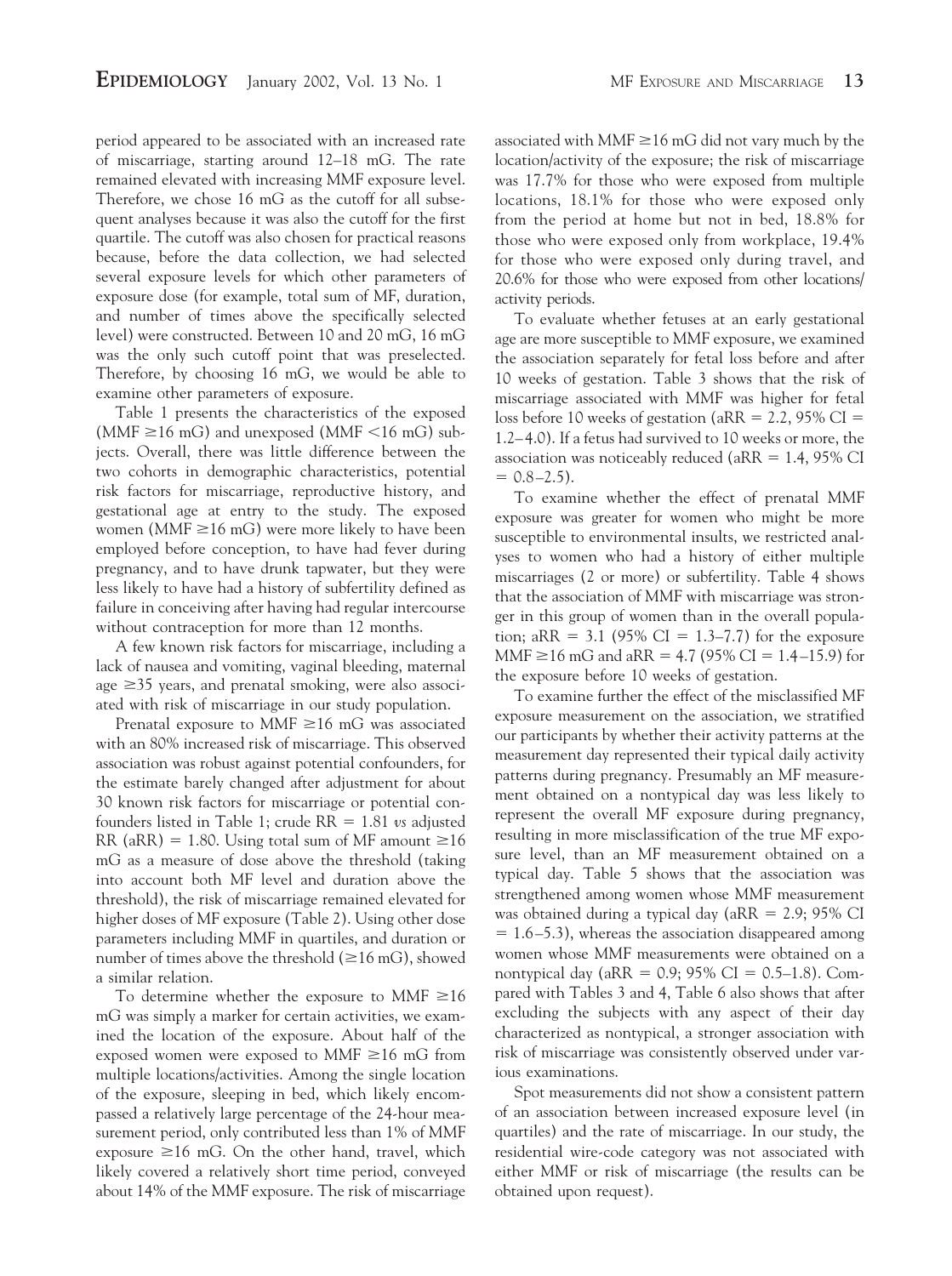|                                                                 |                   |                                | $MMF < 16$ mG<br>$(N = 252)$ % | MMF $\geq 16$ mG<br>$(N = 717) %$ |              |  |
|-----------------------------------------------------------------|-------------------|--------------------------------|--------------------------------|-----------------------------------|--------------|--|
| Characteristic                                                  | Total $(N = 969)$ | N                              | $\%$                           | N                                 | $\%$         |  |
| Maternal age (years)                                            |                   |                                |                                |                                   |              |  |
| $<$ 20<br>$20 - 24$                                             | 28<br>107         | $\overline{\mathcal{U}}$<br>29 | 2.8<br>11.5                    | 21<br>78                          | 2.9<br>10.9  |  |
| $25 - 29$                                                       | 266               | 69                             | 27.4                           | 197                               | 27.5         |  |
| $30 - 34$                                                       | 327               | 85                             | 33.7                           | 242                               | 33.8         |  |
| $\geq 35$<br>Race                                               | 241               | 62                             | 24.6                           | 179                               | 25.0         |  |
| White                                                           | 372               | 89                             | 35.3                           | 283                               | 39.8         |  |
| Black                                                           | 70                | 22                             | 8.7                            | 48                                | 6.7          |  |
| Hispanic<br>Asian or Pacific Islander                           | 204<br>265        | 54<br>73                       | 21.4<br>29.0                   | 150<br>192                        | 20.1<br>27.0 |  |
| Other                                                           | 53                | 14                             | 5.6                            | 39                                | 5.5          |  |
| Education                                                       |                   |                                |                                |                                   |              |  |
| <high diploma<br="" school="">High school diploma or GED</high> | 44<br>181         | 12<br>51                       | 4.8<br>20.2                    | 32<br>130                         | 4.5<br>18.2  |  |
| Trade school/some college                                       | 311               | 78                             | 31.0                           | 233                               | 32.5         |  |
| College degree                                                  | 278               | 72                             | 28.6                           | 206                               | 28.8         |  |
| Graduate school<br>Household income                             | 154               | 39                             | 15.5                           | 115                               | 16.1         |  |
| $<$ \$20,000                                                    | 86                | 15                             | 6.4                            | 72                                | 10.5         |  |
| \$20,000-\$29,000                                               | 99                | 25                             | 10.6                           | 75                                | 11.0         |  |
| \$30,000-\$39,000<br>\$40,000-\$49,000                          | 140<br>240        | 40<br>67                       | 17.0<br>28.5                   | 100<br>175                        | 14.6<br>25.6 |  |
| $\geq$ \$50,000                                                 | 348               | 88                             | 37.5                           | 263                               | 38.4         |  |
| Marital status                                                  |                   |                                |                                |                                   |              |  |
| Single<br>Partner                                               | 86<br>102         | 17<br>22                       | 6.8<br>8.8                     | 69<br>80                          | 9.6<br>11.2  |  |
| Married                                                         | 779               | 212                            | 84.5                           | 567                               | 79.2         |  |
| Born in United States                                           |                   |                                |                                |                                   |              |  |
| Yes<br>No                                                       | 541<br>428        | 136<br>116                     | 54.0<br>46.0                   | 405<br>312                        | 56.5<br>43.5 |  |
| Worked in last year                                             |                   |                                |                                |                                   |              |  |
| Yes                                                             | 839               | 207                            | 82.1                           | 632                               | 88.3         |  |
| No<br>Smoked since LMP                                          | 129               | 45                             | 17.9                           | 84                                | 11.7         |  |
| Yes                                                             | 96                | 20                             | 7.9                            | 76                                | 10.6         |  |
| No                                                              | 873               | 232                            | 92.1                           | 641                               | 89.4         |  |
| People smoke in house<br>Yes                                    | 82                | 20                             | 7.9                            | 62                                | 8.7          |  |
| No                                                              | 887               | 232                            | 92.1                           | 655                               | 91.4         |  |
| Coffee intake since LMP                                         | 662               | 180                            | 71.4                           | 482                               | 67.2         |  |
| $0$ cups/day<br>$0 - 1$                                         | 251               | 58                             | 23.0                           | 193                               | 26.9         |  |
| >1                                                              | 56                | 14                             | 5.6                            | 42                                | 5.9          |  |
| Alcohol use since LMP                                           | 408               | 97                             | 38.5                           |                                   |              |  |
| Yes<br>N <sub>o</sub>                                           | 561               | 155                            | 61.5                           | 311<br>406                        | 43.4<br>56.6 |  |
| Drug use since LMP                                              |                   |                                |                                |                                   |              |  |
| Yes<br>No                                                       | 51<br>918         | 11<br>241                      | 4.4<br>95.6                    | 40<br>677                         | 5.6<br>94.4  |  |
| No. of previous pregnancies                                     |                   |                                |                                |                                   |              |  |
| 0                                                               | 262               | 62                             | 24.6                           | 200                               | 27.9         |  |
| $\mathbf{1}$<br>$\overline{c}$                                  | 284<br>175        | 82<br>44                       | 32.5<br>17.5                   | 202<br>131                        | 28.2<br>18.3 |  |
| $\geq$ 3                                                        | 248               | 64                             | 25.4                           | 183                               | 25.7         |  |
| Previous miscarriage                                            |                   |                                |                                |                                   |              |  |
| 0<br>1                                                          | 771<br>147        | 201<br>37                      | 79.8<br>14.7                   | 570<br>110                        | 79.5<br>15.3 |  |
| $\geq$ 2                                                        | 51                | 14                             | 5.6                            | 37                                | 5.2          |  |
| Previous induced abortion                                       |                   |                                |                                |                                   |              |  |
| 0<br>$\mathbf{1}$                                               | 627<br>201        | 165<br>55                      | 65.5<br>21.8                   | 462<br>147                        | 64.5<br>20.5 |  |
| $\overline{2}$                                                  | 97                | 22                             | 8.7                            | 75                                | 10.5         |  |
| $\geq$ 3                                                        | 41                | 10                             | 4.0                            | 32                                | 4.5          |  |
| History of subfertility*<br>Yes                                 | 203               | 64                             | 25.6                           | 139                               | 19.6         |  |
| $\rm No$                                                        | 755               | 186                            | 74.4                           | 569                               | 80.4         |  |
| Vaginal bleeding since LMP                                      |                   |                                |                                |                                   |              |  |
| Yes                                                             | 192               | 51                             | 20.4                           | 141                               | 19.7         |  |
| No<br>Urinary tract infection since LMP                         | 777               | 201                            | 79.8                           | 576                               | 80.3         |  |
| Yes                                                             | 44                | 13                             | 5.2                            | 31                                | 4.3          |  |
| No                                                              | 923               | 238                            | 94.8                           | 685                               | 95.7         |  |

TABLE 1. Characteristics of Study Population by Daily Maximum Magnetic Field (MMF) Exposure Level (<16 mG or >**16 mG)**

\* Defined as failure in conceiving after having had regular intercourse without contraception for more than 12 months.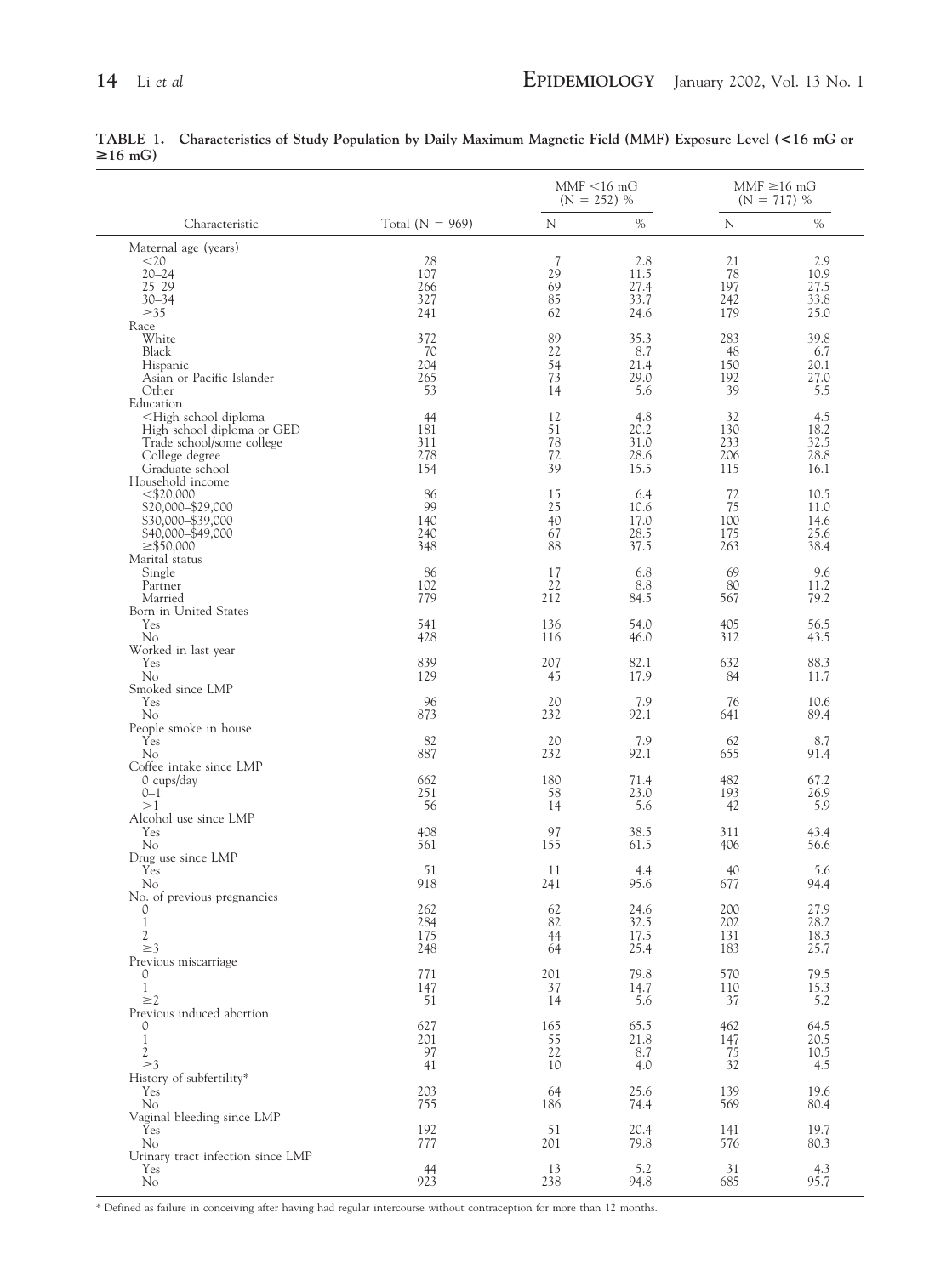|                                |                   |     | $MMF < 16$ mG<br>$(N = 252)$ % | MMF $\geq 16$ mG<br>$(N = 717) %$ |      |
|--------------------------------|-------------------|-----|--------------------------------|-----------------------------------|------|
| Characteristic                 | Total $(N = 969)$ | N   | $\%$                           | $\mathbf N$                       | $\%$ |
| Fever since LMP                |                   |     |                                |                                   |      |
| Yes                            | 55                | 9   | 3.6                            | 46                                | 6.5  |
| No                             | 906               | 242 | 96.4                           | 664                               | 93.5 |
| Flu or cold since LMP          |                   |     |                                |                                   |      |
| Yes                            | 199               | 43  | 17.1                           | 156                               | 21.8 |
| No                             | 770               | 209 | 82.9                           | 561                               | 78.2 |
| Strenuous exercise             |                   |     |                                |                                   |      |
| Yes                            | 132               | 32  | 12.7                           | 100                               | 14.0 |
| No                             | 837               | 220 | 87.3                           | 617                               | 86.1 |
| Carry loads $>10$ lb           |                   |     |                                |                                   |      |
| Yes                            | 474               | 115 | 47.3                           | 359                               | 52.6 |
| No                             | 452               | 128 | 52.7                           | 324                               | 47.4 |
| Used Jacuzzi since LMP         |                   |     |                                |                                   |      |
| Yes                            | 95                | 19  | 7.5                            | 76                                | 10.6 |
| No                             | 872               | 233 | 92.5                           | 639                               | 89.4 |
| X-ray since LMP                |                   |     |                                |                                   |      |
| Yes                            | 79                | 20  | 8.0                            | 59                                | 8.3  |
| No                             | 886               | 231 | 92.0                           | 655                               | 91.7 |
| Drinks tapwater                |                   |     |                                |                                   |      |
| Yes                            | 719               | 166 | 65.9                           | 553                               | 77.1 |
| No                             | 250               | 86  | 34.1                           | 164                               | 22.9 |
| Solvent use                    |                   |     |                                |                                   |      |
| Yes                            | 602               | 152 | 61.0                           | 450                               | 63.1 |
| No                             | 360               | 97  | 39.0                           | 263                               | 36.9 |
| Vitamin use                    |                   |     |                                |                                   |      |
| Yes                            | 708               | 177 | 70.2                           | 531                               | 74.1 |
| No                             | 261               | 75  | 29.8                           | 186                               | 25.9 |
| Diabetes mellitus              |                   |     |                                |                                   |      |
| Yes                            | 24                | 7   | 2.8                            | 17                                | 2.4  |
| No                             | 944               | 245 | 97.2                           | 699                               | 97.6 |
| Gestational age at study entry |                   |     |                                |                                   |      |
| $0 - 48$ days                  | 696               | 189 | 75.0                           | 507                               | 70.7 |
| 49-69 days                     | 218               | 50  | 19.8                           | 168                               | 23.4 |
| 70-140 days                    | 55                | 13  | 5.2                            | 42                                | 5.9  |

 $LMP =$  last menstrual period.

## **Discussion**

Several potential limitations need to be kept in mind when one interprets the results of this study. First, our information on personal MF exposure was based on 24-hour measurement during the index pregnancy. When compared with many other studies that measured current MF exposure to reflect past MF exposure, one of the strengths of this study was that we measured MF exposure during the relevant period and used personal measurement to capture MF exposure from all sources encountered by a woman. The single 24-hour measurement, however, may not be representative of the MF exposure level during the entire relevant gestational period, resulting in misclassification of the MF exposure level. Because any misclassification of the MF exposure was unlikely to be associated with the risk of miscarriage and therefore nondifferential, it would probably have resulted in attenuation of the observed association. Nonetheless, we decided to examine further the factors that may influence this exposure misclassification.

|  | TABLE 2. Daily Maximum Magnetic Field Exposure during Pregnancy and the Relative Risk (RR) of Miscarriage |  |  |  |  |  |  |  |  |
|--|-----------------------------------------------------------------------------------------------------------|--|--|--|--|--|--|--|--|
|--|-----------------------------------------------------------------------------------------------------------|--|--|--|--|--|--|--|--|

|                                                                                                                                         |                | Miscarriage          |                   |                      |                   |                                           |
|-----------------------------------------------------------------------------------------------------------------------------------------|----------------|----------------------|-------------------|----------------------|-------------------|-------------------------------------------|
|                                                                                                                                         |                | Yes<br>$(N = 159)$   |                   | No<br>$(N = 810)$    |                   |                                           |
| Daily Exposure                                                                                                                          | N              | $\%$                 | N                 | $\%$                 | $RR*$             | 95% CI                                    |
| Maximum magnetic field<br>$\leq 16$ mG <sup>+</sup><br>$\geq 16$ mG                                                                     | 27<br>132      | 10.7<br>18.4         | 225<br>585        | 89.3<br>81.6         | 1.0<br>1.8        | $1.2 - 2.7$                               |
| Total sum of exposure over 16 mG in tertiles<br>$160 - 1,079$ m $\bar{G}$ -seconds<br>1,080-4,759 mG-seconds<br>$\geq$ 4,760 mG-seconds | 41<br>43<br>48 | 17.5<br>18.1<br>19.7 | 194<br>195<br>196 | 82.6<br>81.9<br>80.3 | 1.7<br>1.8<br>2.0 | $1.1 - 2.8$<br>$1.1 - 2.9$<br>$1.2 - 3.1$ |

\* Adjusted for previous miscarriage, education, maternal age, gravidity, race, and smoking since last menstrual period. † Reference category.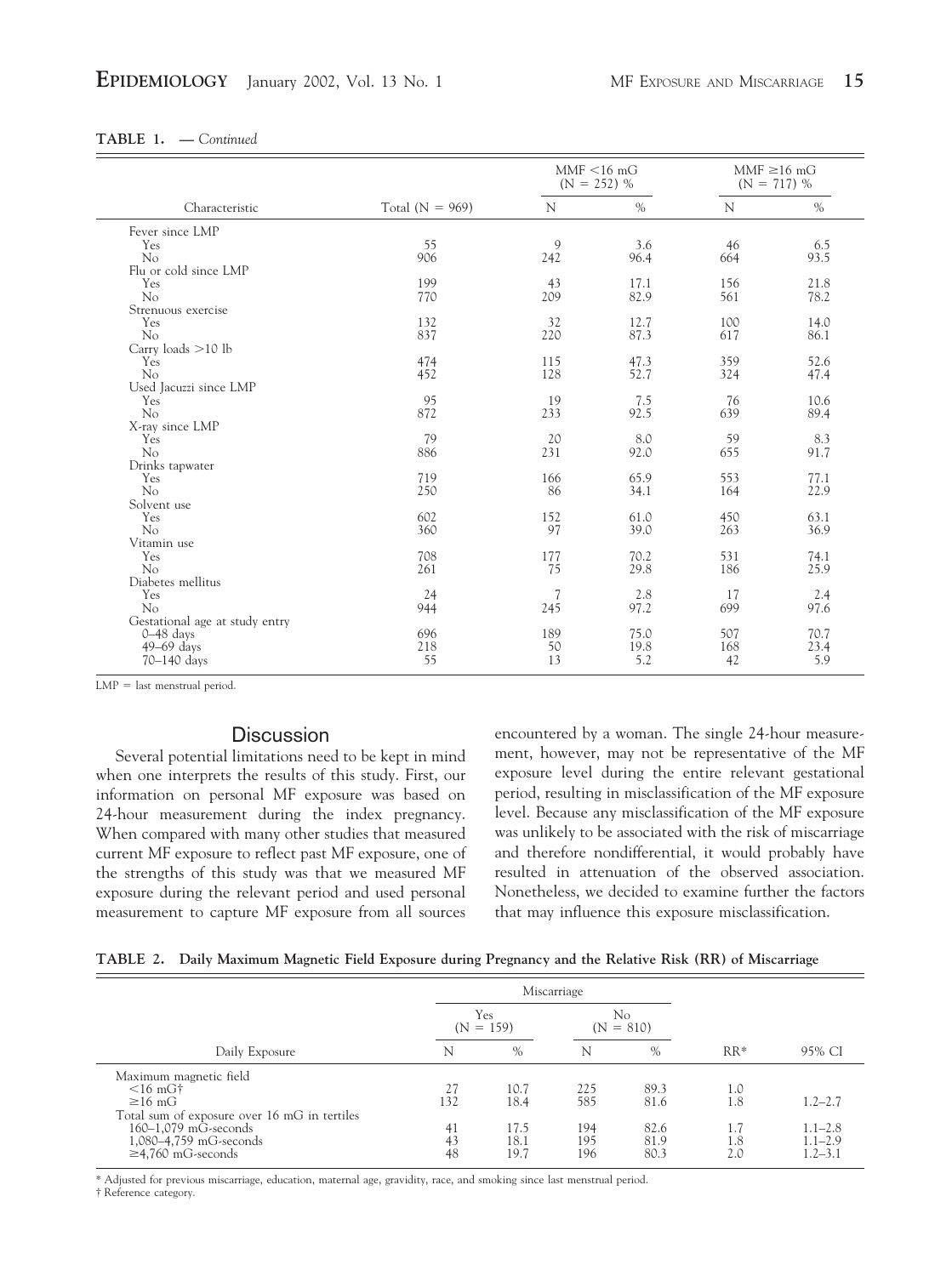|                                |    | Miscarriage |              |     |             |
|--------------------------------|----|-------------|--------------|-----|-------------|
| Gestational Age at Miscarriage | N  | $\%$        | Person-Days* | RR† | 95% CI      |
| 0–9 weeks                      |    |             |              |     |             |
| $<$ 16 mG                      |    | 0.21        | 6,347        |     |             |
| $\geq 16$ mG                   | 81 | 0.48        | 16,963       | 2.2 | $1.2 - 4.0$ |
| $\geq$ 10 weeks                |    |             |              |     |             |
| $<$ 16 mG                      | 14 | 0.09        | 15,109       |     |             |
| $\geq 16$ mG                   | 51 | 0.13        | 39,644       | 1.4 | $0.8 - 2.5$ |

**TABLE 3. Daily Maximum Magnetic Field Exposure during Pregnancy and the Relative Risk (RR) of Miscarriage by Gestational Age**

\* Cumulative days at risk of miscarriage.

† Adjusted for previous miscarriage, education, maternal age, gravidity, race, and smoking since last menstrual period.

The potential misclassification of MF exposure was likely to be influenced by two factors: temporal variation in MF level and daily activity pattern. Few studies have evaluated the temporal variation of MF exposure level. One such study used repeated measurements over 12–26 months and concluded that MF level is relatively stable over the study period and that MF measurement on a single visit is a good indicator of average personal exposure levels over time, although the temporal stability of the MMF metric was not specifically examined.10

To examine the potential influence of a change of activity patterns on our results, we stratified the analysis of the effect on women depending on whether the measurement day was a typical day during this pregnancy. If MMF exposure is truly associated with the risk of miscarriage, one would expect the association to be stronger among women whose measurement day reflected their typical day during pregnancy. Table 5 shows that the MMF association was indeed greater among women whose MMF measurement likely reflected their

true exposure during pregnancy ( $aRR = 2.9$ ; 95% CI = 1.6–5.3), whereas there was no MMF association observed among women whose MMF measurements were not likely to have reflected their true exposure during pregnancy (a $RR = 0.9$ ; 95% CI = 0.5–1.8). After excluding women whose MF measurement was obtained on a nontypical day, various other measures also indicated a stronger association (Table 6). This observation provides further evidence that prenatal MMF exposure may be genuinely related to the risk of miscarriage.

Although the overall participation rate (39%) was low, this was a prospective cohort study and MMF exposure level was largely unknown to the general public. Thus, the low participation rate was unlikely to be associated with MMF exposure. In addition, although we do not know the MMF level for nonparticipants, our data records revealed that the rate of miscarriage among nonparticipants was 17.2%, compared with 16.4% among participants (Table 2), indicating comparability between participants and nonparticipants with regard to

|                                                                                                                                                                       |                          | Miscarriage                         |                             |                                                  |                                 |                                                           |
|-----------------------------------------------------------------------------------------------------------------------------------------------------------------------|--------------------------|-------------------------------------|-----------------------------|--------------------------------------------------|---------------------------------|-----------------------------------------------------------|
|                                                                                                                                                                       |                          | Yes<br>$(N = 41)$                   |                             | No<br>$= 198$                                    |                                 |                                                           |
| Daily Exposure                                                                                                                                                        | N                        | $\%$                                | N                           | $\%$                                             | $RR*$                           | 95% CI                                                    |
| Maximum magnetic field<br>$<$ 16 mG†<br>$\geq 16$ mG<br>Total sum of exposure over 16 mG<br>160-1,079 mG-seconds<br>1,080-4,759 mG-seconds<br>$\geq$ 4,760 mG-seconds | 6<br>35<br>15<br>13      | 8.0<br>21.3<br>14.0<br>26.8<br>22.4 | 69<br>129<br>43<br>41<br>45 | 92.0<br>78.7<br>86.0<br>73.2<br>77.6             | 1.0<br>3.1<br>2.3<br>3.7<br>3.3 | $1.3 - 7.7$<br>$0.7 - 7.2$<br>$1.4 - 10.2$<br>$1.2 - 9.2$ |
| Gestational age at miscarriage<br>$0-9$ weeks<br>$<16$ mG<br>$\geq 16$ mG<br>$\geq$ 10 weeks<br>$<16$ mG<br>$\geq 16$ mG                                              | 3<br>27<br>$\frac{3}{8}$ | 0.17<br>0.77<br>0.07<br>0.09        |                             | Person-Days‡<br>1,772<br>3,503<br>4,461<br>8,476 | 4.7<br>1.6                      | $1.4 - 16.0$<br>$0.4 - 5.9$                               |

**TABLE 4. Daily Maximum Magnetic Field Exposure during Pregnancy and the Relative Risk of Miscarriage among Susceptible Populations: Women with a History of Subfertility and/or Multiple Miscarriages**

\* Adjusted for previous miscarriage, education, maternal age, gravidity, race, and smoking since last menstrual period.

† Reference category.

‡ Cumulative days at risk of miscarriage.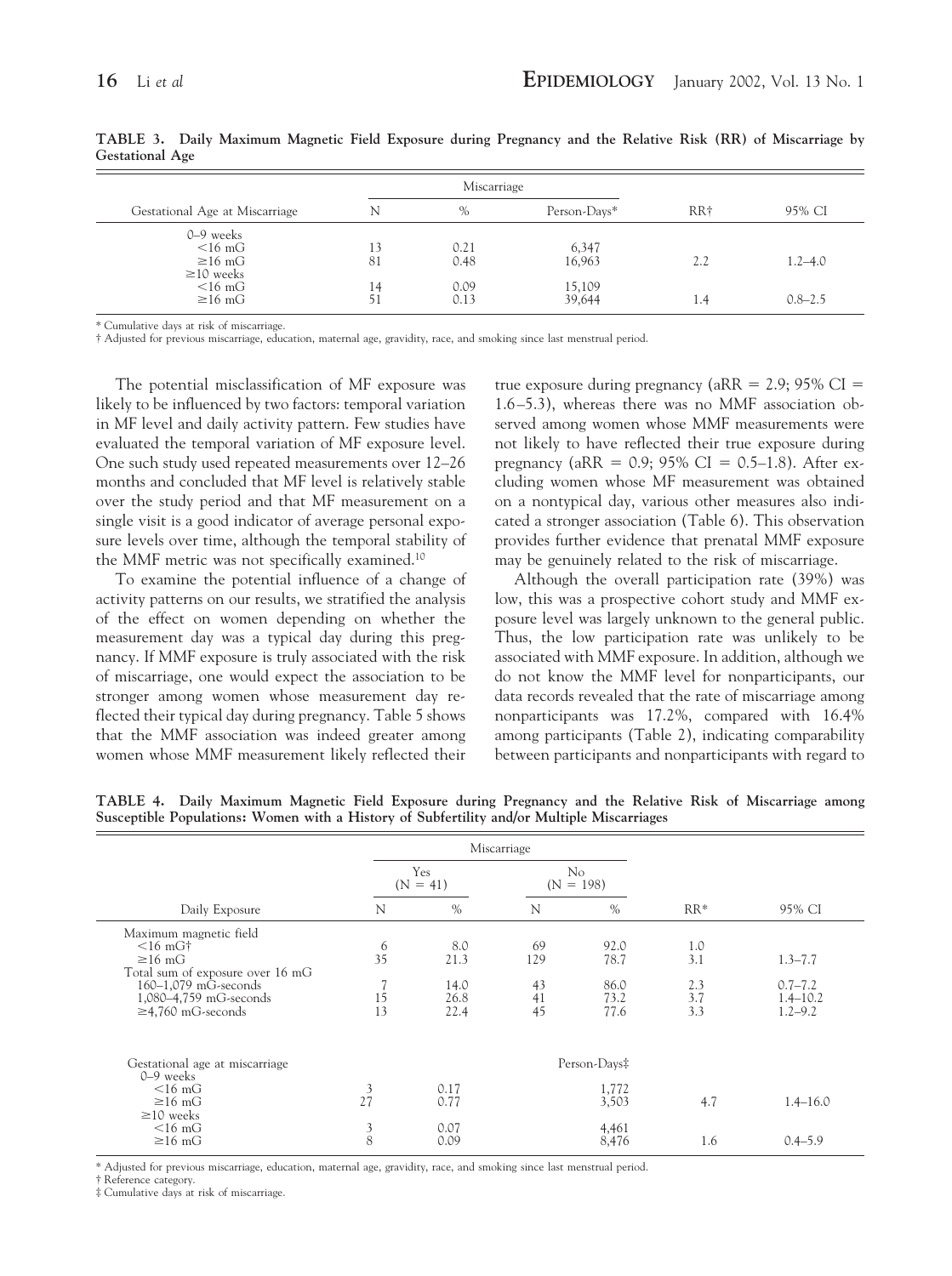|                                                                             |          |                    | Miscarriage |                         |            |             |
|-----------------------------------------------------------------------------|----------|--------------------|-------------|-------------------------|------------|-------------|
|                                                                             |          | Yes<br>$(N = 159)$ |             | $\rm No$<br>$(N = 810)$ |            |             |
| Daily Activity Pattern at<br>Measurement                                    | N        | $\%$               | N           | $\%$                    | $RR*$      | 95% CI      |
| Typical<br>$<$ 16 mG $\dagger$<br>$\geq 16$ mG                              | 13<br>95 | 8.2<br>20.5        | 146<br>368  | 91.8<br>79.5            | 1.0<br>2.9 | $1.6 - 5.3$ |
| Not typical<br>$\leq 16$ mG <sup><math>\dagger</math></sup><br>$\geq 16$ mG | 14<br>37 | 15.1<br>14.6       | 79<br>217   | 84.9<br>85.4            | 1.0<br>0.9 | $0.5 - 1.8$ |

**TABLE 5. Daily Maximum Magnetic Field Exposure during Pregnancy and the Relative Risk (RR) of Miscarriage by Women Whose Daily Activities at Measurement Were and Were Not Their Typical Daily Activities during Pregnancy**

\* Adjusted for previous miscarriage, education, maternal age, gravidity, race, and smoking since last menstrual period.

† Reference category.

their risk of miscarriage. Because we recruited women at an early gestational age (median gestational age of 40 days), 78 subjects had already had a miscarriage (49% of all miscarriage cases) at the time of initial contact for their participation. They were included in the study because measurements taken soon after miscarriage (median interval of 22 days) were considered still representative of their MMF exposure level before miscarriage. Separate analyses stratifying miscarriage cases depending on whether their measurements were taken before or after their miscarriage showed essentially the same results for both types of cases; for miscarriage  $\leq 10$  weeks of

gestation, a $RR = 5.6$  (95% CI = 0.7–42.4) and 6.1  $(95\% \text{ CI} = 1.9{\text{-}}20)$  for cases measured before and after miscarriage, respectively; for miscarriage  $\geq 10$  weeks,  $aRR = 1.7$  (95% CI = 0.7–3.9) and 1.6 (95% CI = 0.3–7.6), respectively.

Owing to the limited studies of the MF effect on the risk of miscarriage,  $18-23,27$  a comparison of our results with the literature may be difficult. Nevertheless, examining the literature of the epidemiologic studies of the MF effect on other health outcomes, especially childhood leukemia, reveals that the inconsistency of results from previous studies might be attributed to a lack of adequate

|                                                                                                                       |         | Yes<br>$(N = 108)$        |                              |                           | No<br>$(N = 514)$    |                   |                                           |
|-----------------------------------------------------------------------------------------------------------------------|---------|---------------------------|------------------------------|---------------------------|----------------------|-------------------|-------------------------------------------|
| Exposure on Typical Day                                                                                               |         | N                         | $\%$                         | N                         | $\%$                 | $RR*$             | 95% CI                                    |
| Dose-response relationship<br>Maximum magnetic field $\leq 16$ mG‡<br>Total sum of exposure over 16 mG in<br>tertiles |         | 13                        | 8.2                          | 146                       | 91.8                 | 1.0               |                                           |
| 160-1,079 mG-seconds<br>1,080-4,759 mG-seconds<br>$\geq$ 4,760 mG-seconds                                             |         | 32<br>32<br>31            | 21.2<br>20.3<br>20.1         | 119<br>126<br>123         | 78.8<br>79.7<br>79.9 | 2.9<br>2.9<br>3.0 | $1.5 - 5.6$<br>$1.5 - 5.7$<br>$1.5 - 5.7$ |
| Effect on early or late miscarriage<br>Gestational age at miscarriage<br>$0-9$ weeks                                  |         |                           |                              |                           | Person-Days†         |                   |                                           |
| $<$ 16 mG<br>$\geq 16$ mG<br>$\geq$ 10 weeks                                                                          |         | 4<br>59                   | 0.10<br>0.54                 |                           | 4,030<br>11,016      | 1.0<br>5.7        | $2.1 - 15.7$                              |
| $<$ 16 mG<br>$\geq 16$ mG                                                                                             |         | 9<br>36                   | 0.09<br>0.14                 |                           | 9,892<br>25,265      | 1.0<br>1.7        | $0.8 - 3.6$                               |
|                                                                                                                       |         |                           | Among Susceptible Population |                           |                      |                   |                                           |
|                                                                                                                       |         | Yes<br>$(N = 29; 18.1\%)$ |                              | No<br>$(N = 131; 81.9\%)$ |                      |                   |                                           |
|                                                                                                                       | N       | $\%$                      |                              | N                         | $\%$                 |                   |                                           |
| Maximum magnetic field<br>$<16$ mG‡<br>$\geq 16$ mG                                                                   | 5<br>24 | 9.1<br>22.9               |                              | 50<br>81                  | 90.9<br>77.1         | 1.0<br>4.0        | $1.4 - 11.5$                              |

**TABLE 6. Various Measures of the Amount of Daily Magnetic Field Exposure during Pregnancy and the Relative Risk of Miscarriage among Women Whose Daily Activities at Measurement Were Their Typical Daily Activities during Pregnancy**

\* Adjusted for previous miscarriage, education, maternal age, gravidity, race, and smoking since last menstrual period.

† Cumulative days at risk of miscarriage.

‡ Reference.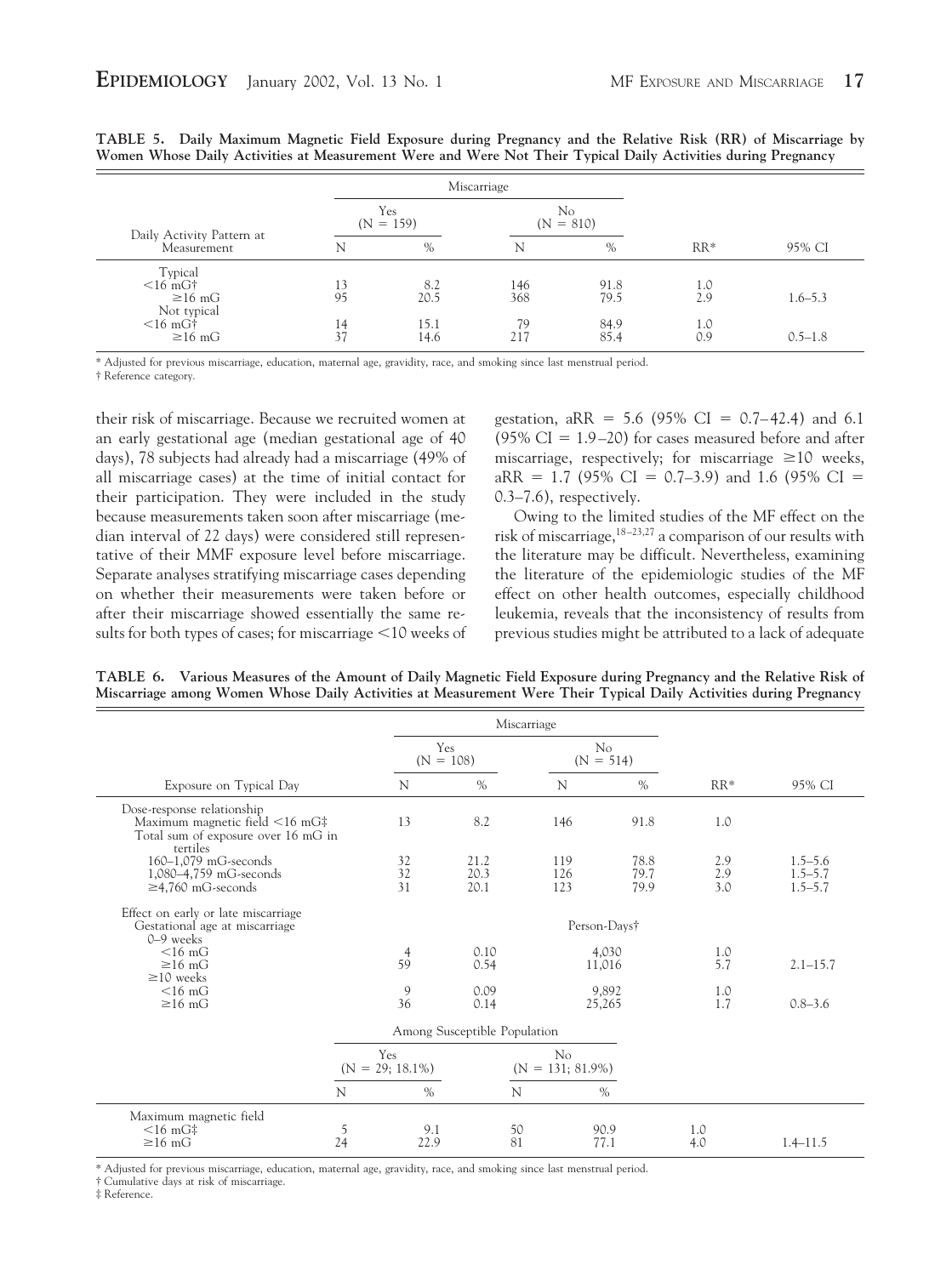exposure measurement and a failure to identify a susceptible population. Most previous studies were case-control in design and the MF exposure was often measured retrospectively, using the exposure level many years after the relevant time period to represent the actual MF level of interest in the past. Many studies only used indirect measurements of MF level such as wire code configuration. Although more recent studies have attempted direct measurements, frequently only residential spot measurements were obtained to represent a participant's overall personal MF exposure level. Residential spot measurements do not necessarily capture residential exposure, let alone overall personal exposure from all sources. All of these may compromise MF measurements and could lead to misclassification of MF exposure level (for both cases and controls), which would tend to mask an underlying MF effect. More recent studies that captured personal MF exposure and measured MF exposure closer to the relevant time period seem more likely to demonstrate an association between MF exposure and health outcomes such as childhood leukemia.11,12,14,16

Our study was prospective in design and measured MF exposure level at, or close to, the relevant time of interest. We used personal measurement that captured MF exposure from all sources encountered by a woman. Therefore, the MF exposure level obtained in our study better reflected the true MF exposure level in the time period of interest than most previous studies of the MF effect, thus providing a better chance to detect the adverse MF effect. Our study also demonstrated that if we stratified our analyses by whether the daily activity pattern at measurement reflected a participant's typical pattern during pregnancy, the associations with various measurements of MMF exposure were strengthened among women whose daily activity pattern at measurement was typical (Tables 5 and 6). At the same time, no association could be detected among those whose daily activity pattern at measurement was not their typical pattern during pregnancy and, thus, less likely to reflect their true MF exposure during pregnancy. This observation suggests that the lack of appropriate measurement of MF exposure during the appropriate time period may reduce the ability to detect an MF effect and may have contributed to the absence of an association in other studies.

A second factor that may be important in detecting an MF effect is the identification of a susceptible population that includes sensitive endpoints, susceptible time periods, and vulnerable populations. So far, few studies have focused on this issue.<sup>17</sup> Our study examined the MF effect on early and late miscarriage  $\left($  < 10  $\text{vs} \ge 10$  weeks of gestation), which may be different in their sensitivity to MF exposure. Second, we evaluated the MF effect among those with a history of multiple miscarriages or

subfertility, a population that suggested an underlying reproductive difficulty, and thus perhaps a high susceptibility to environmental insults. Our results suggest that MF exposure was more strongly related to early miscarriage (Tables 3 and 6) and demonstrated a stronger association with the risk of miscarriage among the susceptible population (Tables 4 and 6). It is conceivable that an embryo or fetus at early gestational age is much more sensitive to environmental insults. One of the reasons why a previously reported Finnish study was able to detect an MF association despite their crude MF exposure assessment (retrospectively obtained spot measurement) may have been that their endpoint was very early miscarriage including subclinical miscarriage.<sup>22</sup> Using this endpoint may have allowed the detection of a greater EMF effect owing to the increased susceptibility of embryos/fetuses at an early gestational age. Therefore, an association was detected despite the misclassified MF exposure due to the crude MF measurement. A recent study of MF and childhood leukemia also reported that the association was greater among young children  $(< 6$ years of age).12 A higher risk among young children seems plausible if one considers the vulnerability of early childhood development and its relation to possible fetal exposure during pregnancy. Therefore, a greater ability to identify a susceptible population could enhance ability to detect an MF effect.

This population-based cohort study with prospectively measured MF exposure level revealed an increased risk of miscarriage associated with an MMF exposure level  $\geq 16$  mG. This association appeared to have a threshold around 16 mG and persisted regardless of the locations/activities of MMF exposure. Prenatal MMF exposure was more strongly associated with early miscarriage  $(<10$  weeks of gestation) when embryos or fetuses are likely much more sensitive to environmental insults, and among women who may be more susceptible to environmental exposures. The association was much stronger when women whose 24-hour MF measurements may not reflect their true prenatal MF exposure were excluded. These biologically coherent observations, all based on *a priori* hypotheses, provide evidence that prenatal MF exposure above a certain level (possibly around 16 mG) may increase risk of miscarriage.

Our study did not have information on the exact sources of measured MMF  $\geq 16$  mG. Fields of such magnitude can be found near electric appliances (for example, microwave ovens and fluorescent desk lamps); very close to devices with electrical motors (for example, hair dryers, can openers, and fans), electric equipment in the work place, and electrically powered transit systems; and under or above certain types of power lines.

The robustness of the association between MMF and miscarriage risk against potential confounders was supported by evidence that despite adjustment for more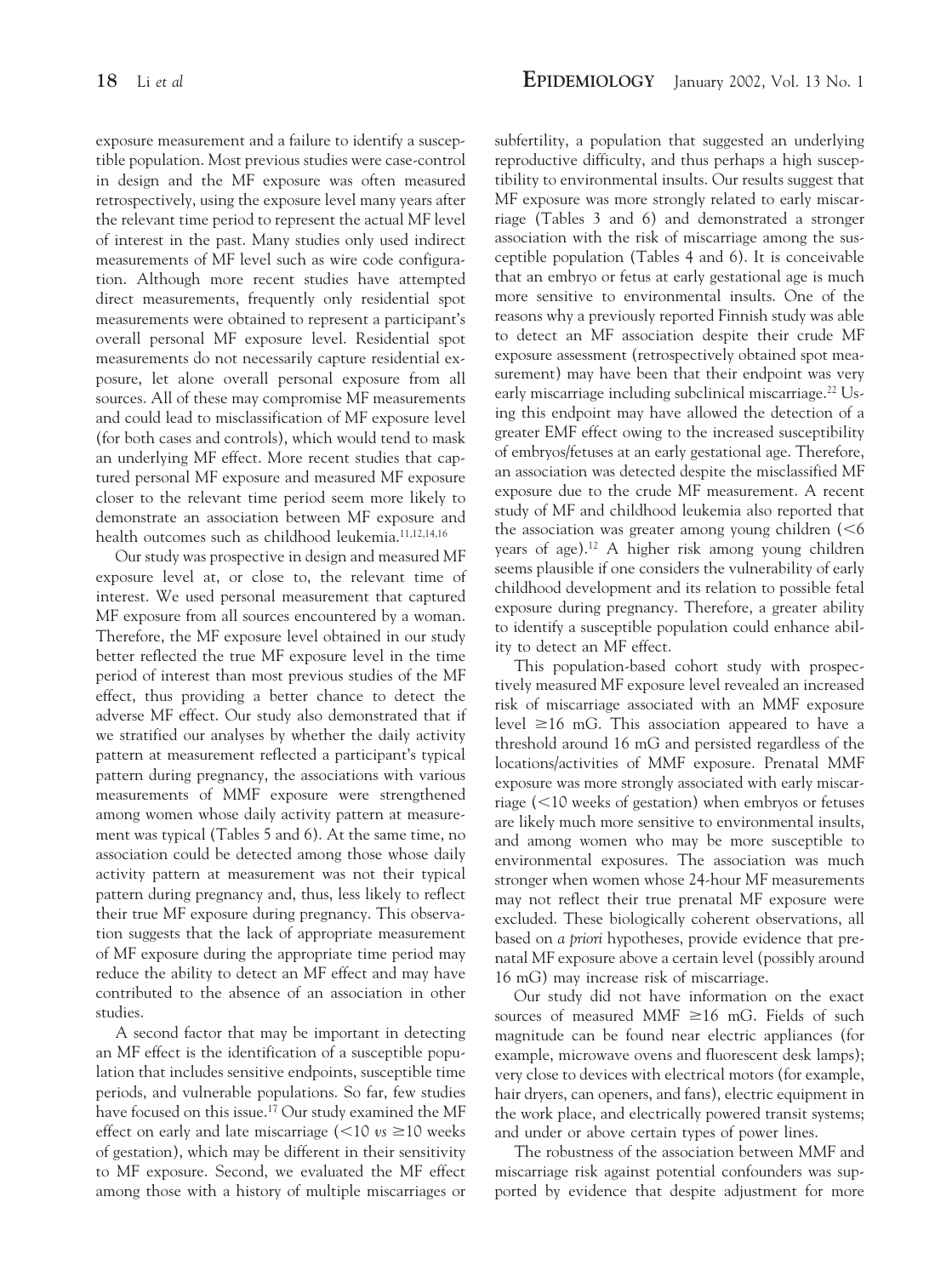than 30 variables of known or suspected risk factors for miscarriage, the estimates were barely altered. Moreover, prompted by the findings in this study, Lee *et al*<sup>24</sup> reanalyzed the data from the study in which the findings related to TWA exposure led to funding the current study and confirmed our observed association between MMF and risk of miscarriage.

The MMF exposure level in our study population was comparable with that found in a nationwide survey<sup>28</sup> and our study population was racially/ethnically and socioeconomically diverse.

Although the potential mechanisms of a possible MMF effect on the risk of miscarriage are not currently well understood, early fetuses are known to be sensitive to environmental insults. A disruption of early fetal development at the cellular or molecular level by external MFs could conceivably result in fetal death. Despite the lack of clear understanding of the underlying mechanisms, these findings raise the question of a possible effect of MMF on early fetal loss.

#### **Acknowledgments**

We thank Raymond Neutra, Vincent DelPizzo, and Geraldine Lee for their contribution to the study design, data collection, and comments on the manuscript. Prepublication peer reviews from Abdelmonen Afifi, Michael Criqui, Lowell Sever, and Nancy Wertheimer were greatly appreciated. We also thank Cathy Schaefer for helping with study design, and Luana Acton, Diane Galligan, Melissa Parker, Nancy Rieser, Heather Washington, and Stephanie Webb for conducting interviews, as well as Richard L. Collett and William M. Zoerner for obtaining EMF measurements. The staff at the laboratories and the departments of obstetrics and gynecology at the Kaiser Permanente San Francisco and South San Francisco facilities provided generous support during the study period. The following utility companies and people generously provided us with the EMDEX II meters for exposure measurement: Southern California Edison Company, Sacramento Municipal Utility District, Seattle City Light, Greg Chang and Pacific Gas and Electric, and Margaret Wrensch from the University of California at San Francisco.

## References

- 1. National Research Council. Committee on the Possible Side Effects of Electromagnetic Fields on Biological Systems. Possible Health Effects of Exposure to Residential Electric and Magnetic Fields. Washington DC: National Academy Press, 1997.
- 2. National Institute of Environmental Health Sciences Special Panel. NIEHS Report on the Health Effects from Exposure to Power-Line Frequency Electric and Magnetic Fields. NIH Pub. No. 99-4493. Bethesda, MD: National Institutes of Health, 1999.
- 3. Wertheimer N, Leeper ED. Electrical wiring configurations and childhood cancer. *Am J Epidemiol* 1979;109:273–284.
- 4. Savitz DA, John EM, Kleckner RC. Magnetic field exposure from electric appliances and childhood cancer. *Am J Epidemiol* 1990; 131:763–773.
- 5. Savitz DA, Wachtel H, Barnes FA, John EM, Tvrdir JG. Casecontrol study of childhood cancer and exposure to 60-Hz magnetic fields. *Am J Epidemiol* 1988;128:21–38.
- 6. Savitz DA, Pearce NE, Poole C. Methodological issues in the epidemiology of electromagnetic fields and cancer. *Epidemiol Rev* 1989;11:59–78.
- 7. Feychting M, Forssen U, Floderus B. Occupational and residential magnetic field exposure and leukemia and central nervous system tumors. *Epidemiology* 1997;8:384–389.
- 8. Linet MS, Hatch EE, Kleinerman RA, Robison LL, Kaune WT, Friedman DR, Haines CM, Muirhead CR, Boice JD Jr, Robison LL. Residential exposure to magnetic fields and acute lymphoblastic leukemia in children. *N Engl J Med* 1997;337:1–7.
- 9. McBride ML, Gallagher RP, Theriault G, Armstrong BG, Tamaro S, Spinelli JJ, Deadman JE, Fincham S, Robson D, Choi W. Power-frequency electric and magnetic fields and risk of childhood leukemia in Canada [published correction appears in *Am J Epidemiol* 1999;150:223]. Am J Epidemiol 1999;149:831–842.
- 10. Bracken TD, Rankin RF, Senior RS, Alldredge JR. The EMDEX Project: Residential Study, Final Report. Palo Alto, CA: Electric Power Research Institute, 1994.
- 11. Michaelis J, Schuz J, Meinert R, Menger M, Grigat JP, Kaatsch P, Kaletsch U, Miesner A, Stamm A, Brinkmann K, Karner H. Childhood leukemia and electromagnetic fields: results of a population-based case-control study in Germany. Cancer Causes Control 1997;8:167–174.
- 12. Green LM, Miller AB, Agnew DA, Greenberg ML, Li J, Villeneuve PJ, Tibshirani R. Childhood leukemia and personal monitoring of residential exposures to electric and magnetic fields in Ontario, Canada. Cancer Causes Control 1999;10:233–243.
- 13. Thomas DC, Bowman JD, Jiang L, Jiang F, Peters JM. Residential magnetic fields predicted from wiring configurations. II. Relationships to childhood leukemia. *Bioelectromagnetics* 1999;20:414–422.
- 14. Dockerty JD, Elwood JM, Skegg DC, Herbison GP. Electromagnetic field exposures and childhood cancers in New Zealand [published correction appears in Cancer Causes Control 1999;10: 641]. Cancer Causes Control 1998;9:299–309.
- 15. Miller AB, To T, Agnew DA, Wall C, Green LM. Leukemia following occupational exposure to 60-Hz electric and magnetic fields among Ontario electric utility workers. *Am J Epidemiol* 1996;144:150–160.
- 16. Villeneuve PJ, Agnew DA, Miller AB, Corey PN, Purdham JT. Leukemia in electric utility workers: the evaluation of alternative indices of exposure to 60 Hz electric and magnetic fields. *Am J Ind Med* 2000;37:607–617.
- 17. Li DK, Checkoway H, Mueller BA. Electric blanket use during pregnancy in relation to the risk of congenital urinary tract anomalies among women with a history of subfertility. *Epidemiology* 1995;6:485–489.
- 18. Chernoff N, Rogers JM, Kavet R. A review of the literature on potential reproductive and developmental toxicity of electric and magnetic fields. *Toxicology* 1992;74:91–126.
- 19. Schnorr TM, Grajewski BA, Hornung RW, Thun MJ, Egeland GM, Murray WE, Conover DL, Halperin WE. Video display terminals and the risk of spontaneous abortion. *N Engl J Med* 1991;324:727–733.
- 20. Kavet R, Tell RA. VDTs: field levels, epidemiology, and laboratory studies. *Health Phys* 1991;61:47–57.
- 21. Lindbohm ML, Hietanen M, Kyyronen P, Sallmen M, von Nandelstadh P, Taskinen H, Pekkarinen M, Ylikoski M, Hemminki K. Magnetic fields of video display terminals and spontaneous abortion. *Am J Epidemiol* 1992;136:1041–1051.
- 22. Juutilainen J, Matilainen P, Saarikoski S, Laara E, Suonio S. Early pregnancy loss and exposure to 50-Hz magnetic fields. *Bioelectromagnetics* 1993;14:229–236.
- 23. Belanger K, Leaderer B, Hellenbrand K, Holford TR, McSharry J, Power ME, Bracken MB. Spontaneous abortion and exposure to electric blankets and heated water beds. *Epidemiology* 1998;9:36– 42.
- 24. Lee GM, Neutra RR, Hristova L, Yost M, Hiatt RA. A nested case-control study of residential and personal magnetic field measures and miscarriages. *Epidemiology* 2002;13:21–31.